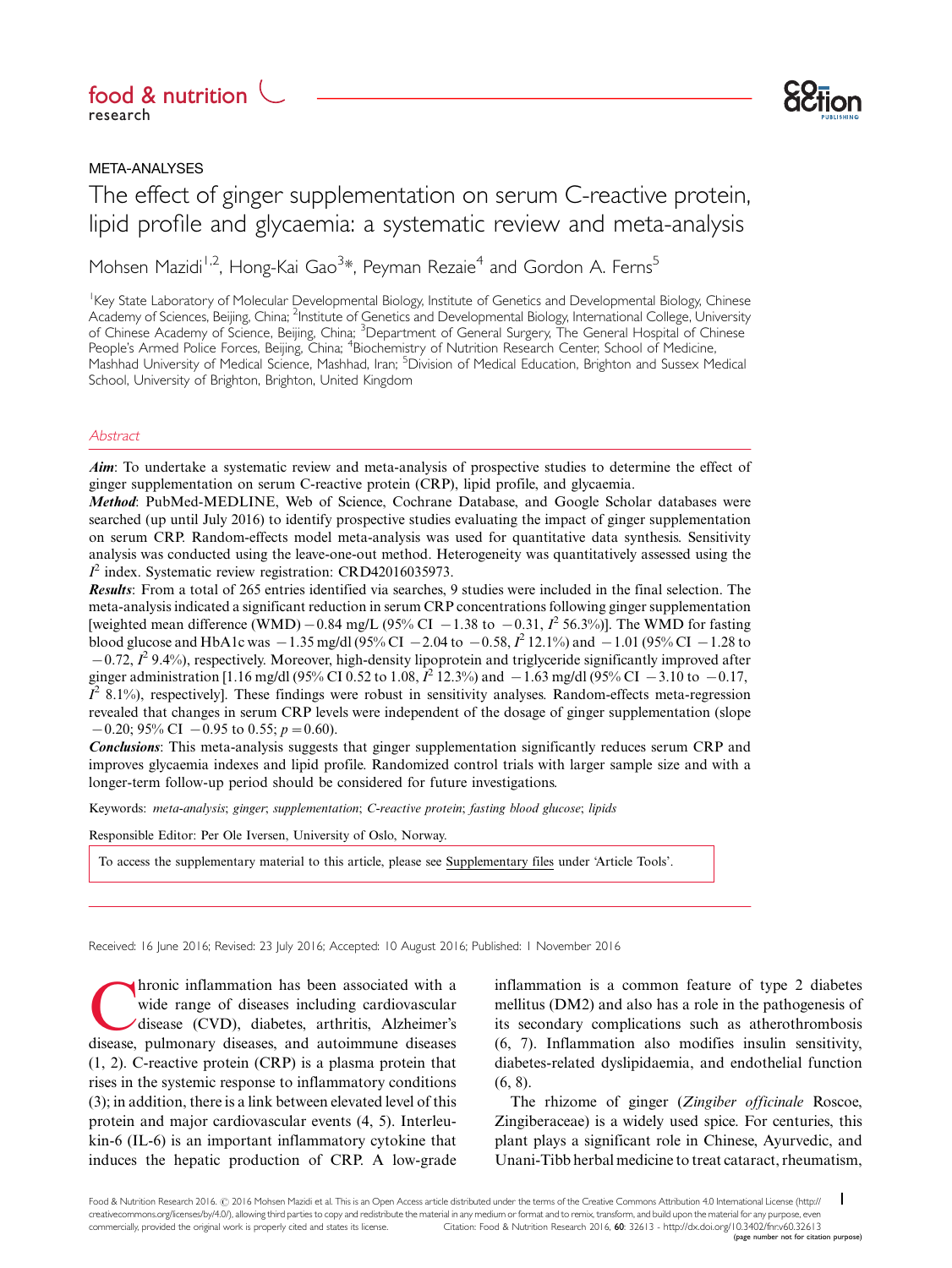nervous diseases, gingivitis, toothache, asthma, stroke, constipation, and diabetes (6, 9). Ginger contains active phenolic compounds such as gingerol, paradol, and shogaol that have antioxidant, anti-cancer, antiinflammatory, and anti-atherosclerotic properties (1, 10).

Mechanisms of action include modulation of leukotriene (LT) and prostaglandin (PG) synthesis and inhibition of nuclear factor- $\kappa$ B (11). In vitro, the main components of ginger (gingerols and shogaols) can inhibit the synthesis of several pro-inflammatory cytokines including IL-1, tumour necrosis factor (TNF)- $\alpha$ , and IL-8 as well as PG and LT synthesis enzymes (6, 12). Mahluji et al. have previously shown that 2 g powdered ginger reduced plasma insulin, insulin resistance assessed by homeostatic model assessment (HOMA), serum fasting triglyceride (TG), and low-density lipoprotein (LDL), in type 2 diabetic patients; however, no significant changes were seen in blood glucose, total cholesterol, or highdensity lipoprotein (HDL) levels (6). Bordia et al. have reported that ginger supplementation had no significant effect on blood glucose and serum lipids (8, 13).

Regarding the effect of ginger supplementation on CRP, Naderi et al. have reported that the concentration of inflammatory markers including CRP was reduced in the group treated with ginger compared with the group receiving placebo (5); moreover, Karimi et al. reported that the ginger supplementation caused a reduction of hs-CRP, IL-10, blood glucose, LDL, and TG, and an increase in HDL (14). Imani et al. indicated that daily administration of 1,000 mg ginger reduces serum fasting glucose (15). However, a few studies have reported an increase (16) or a non-significant (15) effect of ginger supplementation on inflammatory markers. Thus, inconsistent findings have been reported in this field.

Single studies to date have been limited by sample size, research design, and subject traits (gender, ethnicity, age, etc.) and underpowered to achieve a comprehensive and reliable conclusion. Meta-analysis has the benefit to overcome this limitation by increasing the sample size. Hence, the present study aimed to resolve this uncertainty by systematically reviewing the literature, and meta-analysis and meta-regression of all trials investigating the effects of ginger on serum CRP, blood lipids, and glycaemia.

# Materials and methods

## Literature search strategy

The present study was conducted according to the Preferred Reporting Items for Systematic Reviews and Meta-Analyses (PRISMA) Guidelines (17, 18). Moreover, the study protocol was registered with the International Prospective Register of Systematic Reviews, PROSPERO (registration no.: CRD42016038155). The primary exposure of interest was ginger administration while the primary outcome of interest was changes in CRP levels,

lipid profile, and glycaemia subsequent to ginger administration. We searched multiple databases including PubMed-MEDLINE, Cochrane Central Register of Controlled Trials (CCTR), Cochrane Database of Systematic Reviews (CDSR), Web of Science; until July 2016 using a combination of search terms available in [Supplementary](http://www.foodandnutritionresearch.net/index.php/fnr/rt/suppFiles/32613/0) [Table 1](http://www.foodandnutritionresearch.net/index.php/fnr/rt/suppFiles/32613/0). This was complemented by a physical search of the reference list of eligible articles and email correspondences with authors for additional data where relevant.

# Selection criteria

We included all randomized control trials (RCTs) evaluating the effect of ginger administration on the outcomes of interest. Eligible studies had to meet the following criteria: 1) being a controlled trial with either parallel or crossover design, and 2) presentation of sufficient information on primary outcome at baseline and at the end of follow-up in each group or providing the net change values. Exclusion criteria were: 1) non-clinical studies; 2) observational studies with case-control, cross-sectional or cohort design; and 3) studies that did not provide mean (or median) plasma concentrations of our interested outcomes at baseline and/or at the end of trial. Narrative reviews, comments, opinion pieces, methodological, editorials, letters, or any other publications lacking primary data and/or explicit method descriptions were also excluded. Study selection started with the removal of duplicates, followed by titles and abstracts screening by two reviewers. To avoid bias, they were blinded to the names, qualifications, or the institutional affiliations of the study authors. The agreement between the reviewers was excellent ( $\kappa$  index: 0.89;  $p < 0.001$ ). Disagreements were resolved at a meeting between reviewers prior to selected articles being retrieved (Fig. 1).

# Data extraction and management

The full text of studies meeting inclusion criteria was retrieved and screened to determine eligibility by two reviewers (MM and PR). Following assessment of methodological quality, the two reviewers extracted data using a purpose-designed data extraction form and independently summarized what they considered to be the most important results from each study. These summaries were compared and any differences of opinion were resolved by discussion and consultation with a third reviewer. Any further calculations on study data considered necessary were conducted by the first reviewer and checked by the second reviewer. Descriptive data extracted included the first author, reference, country, study design, inclusion criteria, treatment duration, sample size, study groups, age (years), female  $(n, %)$ , and ginger dose.

## Quality assessment

A systematic assessment of bias in the included RCTs was performed using the Cochrane criteria (19). The items used for the assessment of each study were the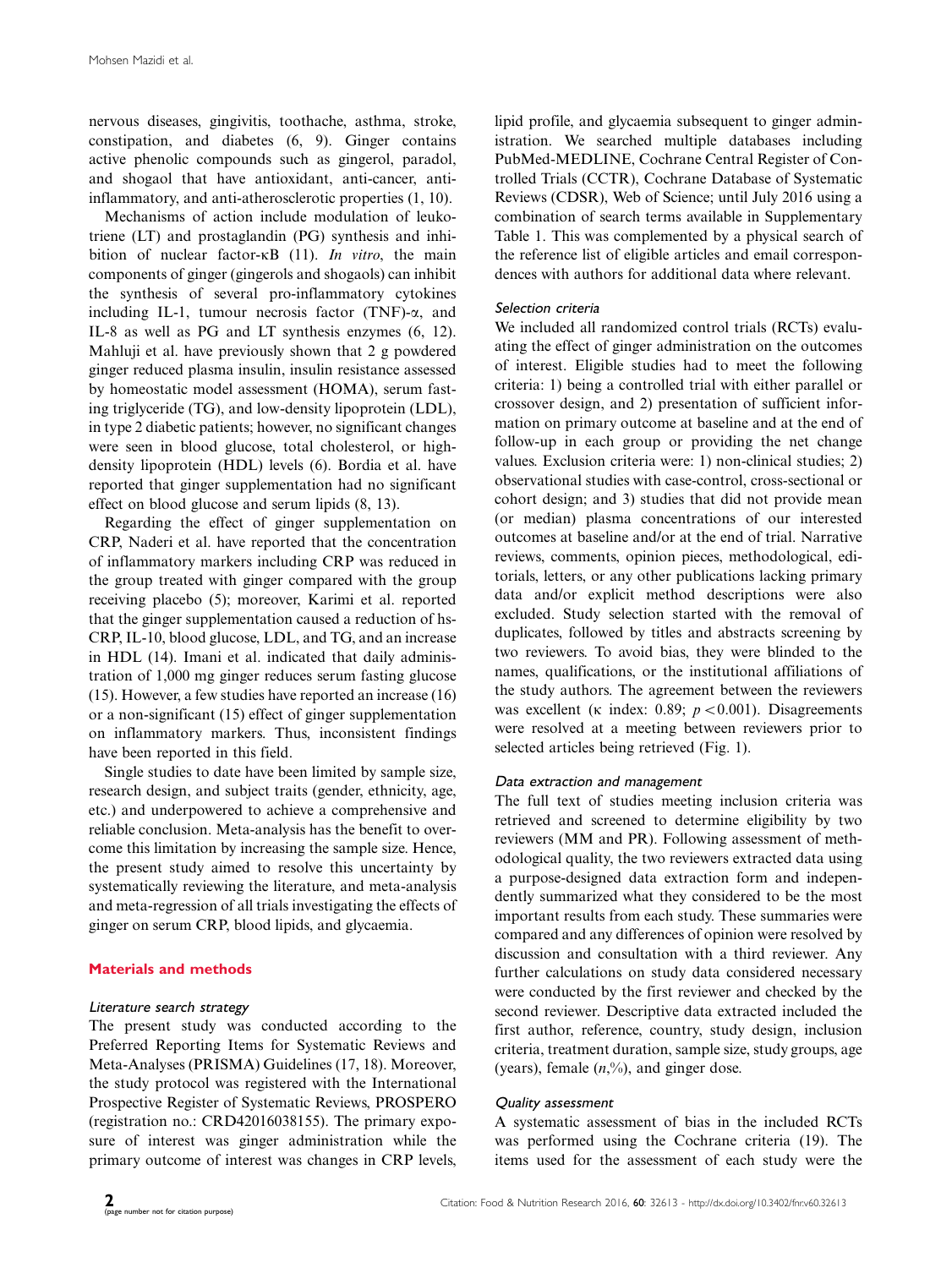

Fig. 1. PRISMA flow chart for the studies selection.

following: adequacy of random sequence generation, allocation concealment, blinding of participants, personnel and outcome assessment, handling of drop-outs (incomplete outcome data), selective outcome reporting, and other potential sources of bias. According to the recommendations of the Cochrane Handbook, a judgment of 'yes' indicated low risk of bias, while 'no' indicated high risk of bias. Labelling an item as 'unclear' indicated an unclear or unknown risk of bias.

## Data synthesis

Based on recommendation within the Cochrane Handbook, the mean change from baseline in interested variable concentrations and standard deviation (SD) for both intervention and control groups was used to calculate the effect size (19). In brief, net changes in measurements (change scores) were calculated as follows: measure at end of follow-up - measure at baseline (20). Where standard error of the mean (SEM) was only reported, SD was estimated using the following formula:  $SD = SEM \times$ square root  $(n)$ , where *n* is the number of subjects (20). If the outcome measures were reported as median and range (or 95% confidence interval (CI)], mean and standard SD values were estimated using the method described by Hozo et al. (21). When the outcome variable was available only in the graphic form, the software GetData Graph Digitizer 2.24 (20) was used to digitize and extract the data. Blood lipid and glucose levels were collated in mmol/L; a multiplication factor of 0.0259, 0.0113, or 0.0555 was used to convert cholesterol (total cholesterol,

HDL-C, or LDL-C), TGs, and glucose levels, respectively, from mg/dl to mmol/L as appropriate (20).

A random-effects model (using the DerSimonian Laird method) and the generic inverse variance method were used (22). Heterogeneity was quantitatively assessed using  $I^2$  index.  $I^2$  values  $\lt 50\%$  and  $\ge 50\%$  corresponded with the use of fixed-effects and random-effects model, respectively (20). Effect sizes were expressed as weighed mean difference (WMD) and 95% CI. In order to evaluate the influence of each study on the overall effect size, a sensitivity analysis was conducted using the leaveone-out method (i.e. removing one study each time and repeating the analysis)  $(23-25)$ .

### Meta-regression

Random-effects meta-regression was performed using the unrestricted maximum likelihood method to evaluate the association between calculated WMD and potential moderator including dose of ginger administration.

## Publication bias

Potential publication bias was explored using a visual inspection of Begg's funnel plot asymmetry, Begg's rank correlation, and Egger's weighted regression tests (20). Duval and Tweedie's 'trim and fill' and 'fail-safe N' methods were used to adjust the analysis for the effects of publication bias (26). Meta-analysis was conducted using comprehensive meta-analysis (CMA) V3 software (Biostat, NJ) (27).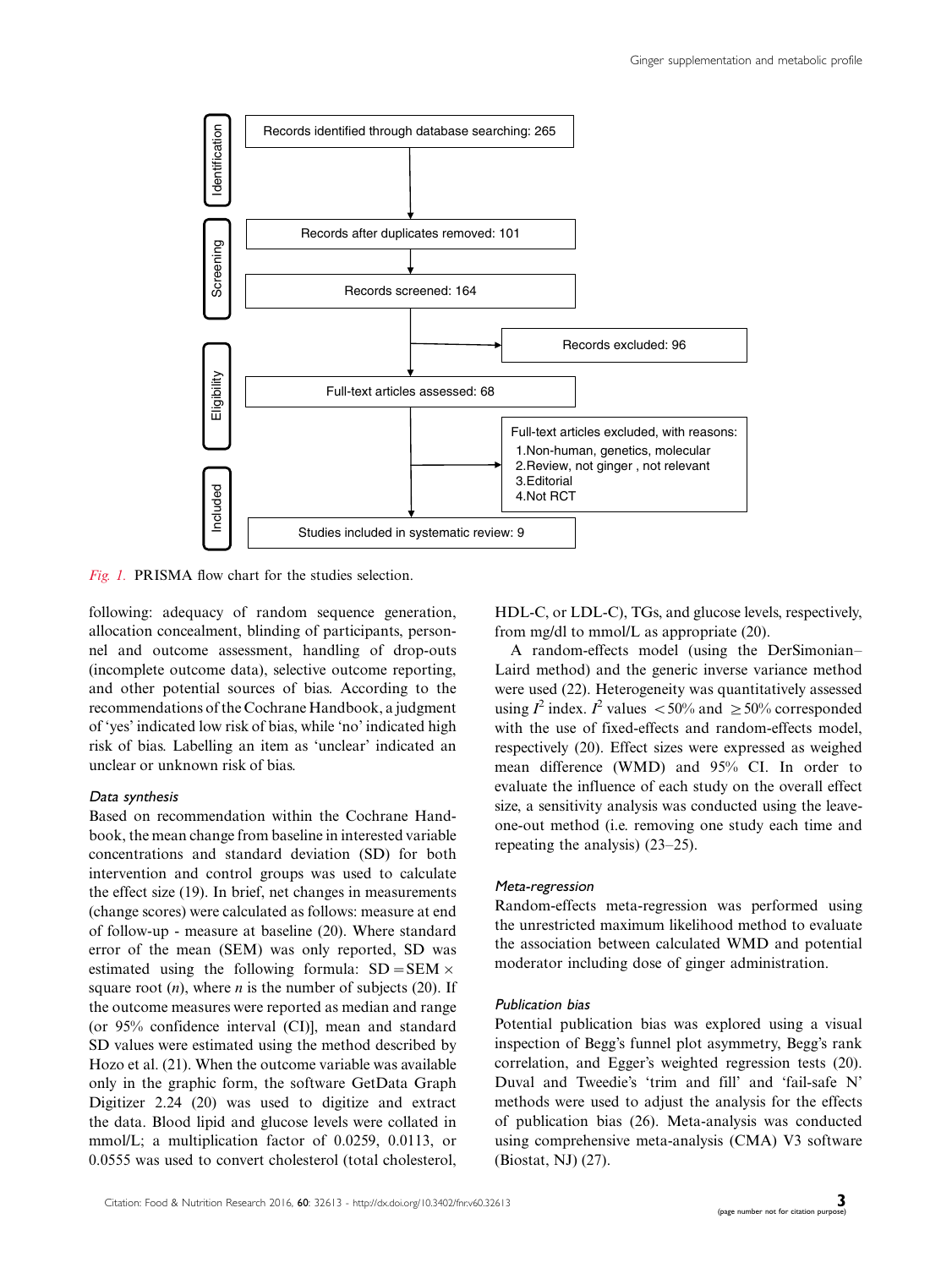# **Results**

# Summary of searches and study selection process

A total of 145 unique citations were identified from searches, of which 99 records remained after removing duplicates. After screening via titles and abstracts, 21 articles remained for further evaluation, of which 16 were excluded for the following reasons: non-human studies, genetic, or molecular studies  $(n=4)$ ; reviews or editorial articles  $(n=7)$ ; and not RCTs  $(n=3)$ , short follow-up duration  $(n=2)$  (Fig. 1). Therefore, nine studies were included in the final meta-analysis.

# Risk of bias assessment

There was a lack of information about blinding of participants; however, all the evaluated studies had a low risk of bias according to selective outcome reporting. Details of the quality of bias assessment are shown in [Supplementary Table 2.](http://www.foodandnutritionresearch.net/index.php/fnr/rt/suppFiles/32613/0)

# Characteristics of the included studies

The characteristics of the included studies are summarized in Table 1. These studies were published between 2008 and 2015 from Iran (eight studies) and the United States of America (one study). The number of participants included in these studies ranged from 10 (28) to 88 (29). The mean age of participants ranged from 23.7 years (30) to 58 years (31). A range of doses from 1 to 3 g per day was administered in these trials. Duration of ginger supplementation ranged from 8 weeks to 3 months. Among the nine studies included in the meta-analysis, four articles included patients with type 2 diabetes (8, 29, 32, 33), two articles included patients undergoing peritoneal dialysis (PD) (15, 31), one article included obese patients (BMI  $\geq$ 30 kg/m<sup>2</sup>) (30), one article included patients with BMI 25-29.9 kg/m<sup>2</sup> (28), and one article included patients with hyperlipidaemia (34). Ginger appeared safe and welltolerated in all RCTs included in this analysis, with no reports of any serious adverse events. Demographic and baseline parameters of the included studies are shown in Table 1.

# Pooled estimate of the effect of ginger administration on **CRP**

The pooled estimate (WMD) of the effect of ginger administration on CRP levels was  $-0.84$  mg/L (95% CI – 1.38 to –0.31, heterogeneity  $p = 0.053$ ) across all studies (Fig. 2). The pooled estimate (WMD) of the effect of ginger administration on fasting blood glucose (FBG) levels was  $-1.35$  mg/dl (95% CI  $-2.04$  to  $-0.58$ , heterogeneity  $p=0.056$ ) across all studies. Pooled estimate of the effect of ginger on lipid profile and HbA1c is reported in Table 2.

#### Sensitivity analysis

In leave-one-out sensitivity analyses, the pooled effect estimates remained similar for both  $\mathrm{CRP}$  and  $\mathrm{FBG:}-0.84$ mg/l (95% CI  $-1.38$  to  $-0.31$ ) and  $-1.75$  mg/dl (95%  $CI$   $-2.66$  to  $-0.84$ ), respectively. This result confirms that the significant difference between the studied groups is the overall effect of all included studies.

## Meta-regression

Random-effects meta-regression was performed to evaluate the impact of potential moderators on the estimated effect size. Changes in plasma CRP levels were independent of the dosage of ginger administration (slope  $-0.20$ ; 95% CI  $-0.95$  to 0.55;  $p = 0.60$ ; Fig. 3).

## Publication bias

Visual inspection of funnel plot symmetry suggested no potential publication bias for the comparison of plasma CRP levels between ginger-administrated groups and placebo groups (Fig. 4). Moreover, the Egger's linear regression (intercept  $= -4.25$ , standard error  $= 1.7$ ; 95% CI  $-9.6$  to 1.1,  $t = 2.48$ , df = 3.00, two-tailed  $p = 0.088$ ) and Begg's rank correlation test (Kendall's  $\tau$  with continuity correction =  $-0.600$ ,  $z = 1.46$ , two-tailed  $p = 0.14$ ) were not indicative for publication bias. After adjustment of effect size for potential publication bias using the 'trim and fill' correction, no potentially missing study was imputed in the funnel plot (WMD  $-0.84$  mg/L, 95%  $CI - 1.38$  to  $-0.31$ ; Fig. 5). The 'fail-safe N' test showed that 120 studies would be needed to bring the WMD down to a non-significant ( $p > 0.05$ ) value.

# **Discussion**

This meta-analysis suggests that ginger administration significantly reduced CRP level and improved glycaemia index and lipid profile. In agreement with our findings, some of the included studies have reported that ginger (Z. officinale) reduces inflammatory markers (8, 32). Arablou et al. indicated that consumption of ginger powder for 12 weeks can reduce CRP significantly in patients with type 2 diabetes (8). Their findings are in line with the result of Atashak et al. (31), which showed that consumption of 1 g of powdered ginger daily for 10 weeks led to a 27.6% reduction in mean CRP levels in obese men. Imani et al. have reported that daily administration of 1,000 mg ginger had no effect on serum CRP in patients on PD and stated that the reason for this disparity may be due to the administration of a higher dose of ginger in the other studies (15).

It should be noted that there are contradictory findings about the effects of ginger supplementation on inflammatory marker between studies, which are not included in this meta-analysis. Naderi et al. conducted a 12-week clinical trial to investigate the effects of ginger supplementation on nitric oxide and CRP in elderly knee osteoarthritis patients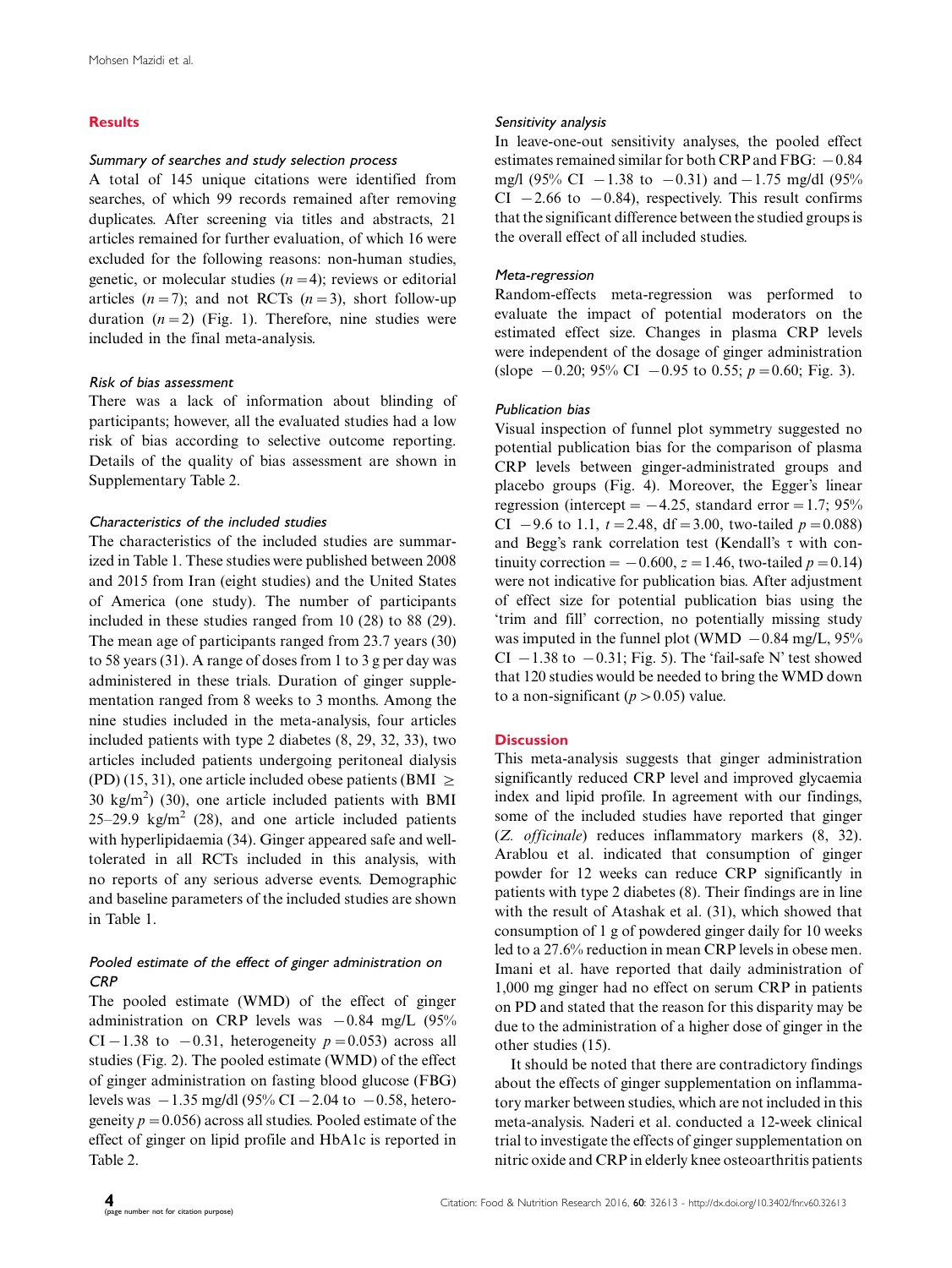| First author,<br>reference #              | Country    | Study design                                                                   | Inclusion criteria                                                                                     | Treatment<br>duration | Sample<br>size  | Age (years)                                                               | Female<br>(n,%)                                     | Ginger<br>dose  |
|-------------------------------------------|------------|--------------------------------------------------------------------------------|--------------------------------------------------------------------------------------------------------|-----------------------|-----------------|---------------------------------------------------------------------------|-----------------------------------------------------|-----------------|
| Arablou T.<br>2014(8)                     | Iran       | Double-blinded,<br>placebo-controlled<br>clinical trial                        | Patients 30-70 years old<br>with type 2 diabetes                                                       | 12 weeks              | 63              | Ginger group<br>$(52.6 \pm 8.4)$<br>Placebo group<br>$(52.0 \pm 9.0)$     | Ginger group<br>(75.8%)<br>Placebo group<br>(76.7%) | 1,600<br>mg/day |
| Atashak S.<br>2010 (30)                   | Iran       | Randomized double-<br>blind, placebo-<br>controlled trial                      | Obese men (BMI $\geq$ 30<br>$kg/m2$ , aged 18-30 years)                                                | 10 weeks              | 32              | Ginger group (23.7)<br>Placebo group<br>(25.4)                            | (0%)                                                | I g/day         |
| Imani H.<br>2015 (15)                     | Iran       | Randomized, double-<br>blind, placebo-<br>controlled trial                     | Patients undergoing<br>continuous ambulatory<br>peritoneal dialysis in the<br>age range of 29-79 years | 10 weeks              | 36              | Ginger group<br>$(56 \pm 2.5)$<br>Placebo group<br>$(58 + 3)$             | Ginger group<br>(39%)<br>Placebo group<br>(44%)     | 1,000<br>mg/day |
| Mansour M.<br>2012 (28)                   | <b>USA</b> | Randomized<br>crossover study                                                  | Men, age 19-50 years,<br>BMI 25-29.9 $\text{kg/m}^2$                                                   | Not<br>mentioned      | $\overline{10}$ | $39.1 \pm 3.3$                                                            | 0                                                   | $2$ g/day       |
| Shidfar F.<br>2015 (33)                   | Iran       | Double-blind,<br>placebo-controlled,<br>randomized clinical<br>trial           | 20- to 60-year-old<br>patients with type 2<br>diabetes who did not<br>receive insulin                  | 3 months              | 45              | Ginger group<br>$(45.2 \pm 7.64)$<br>Placebo group<br>$(47.1 \pm 8.31)$   | Fill in                                             | 3 g/day         |
| Alizadeh-<br>Navaei R.<br>2008 (34)       | Iran       | Double-blind<br>controlled clinical<br>trial study                             | Patients with<br>hyperlipidaemia                                                                       | 45 days               | 85              | Ginger group<br>$(53.8 \pm 11.8)$<br>Placebo group<br>$(53.5 \pm 11)$     | Ginger group<br>(64.4%)<br>Placebo group<br>(55%)   | 3 g/day         |
| Mahluji S.<br>2013 (32)                   | Iran       | blind, placebo-<br>controlled trial                                            | Randomized, double- Patients with type 2<br>diabetes                                                   | 2 months              | 54              | Ginger group<br>$(49.2 \pm 5.1)$<br>Placebo group<br>$(53.1 \pm 7.9)$     | Ginger group<br>(46%)<br>Placebo group<br>(42%)     | 2 g/day         |
| Mozaffari-<br>Khosravi<br>H. 2014<br>(29) | Iran       | Randomized, double- Type 2 diabetes<br>blind, placebo-<br>controlled trial     |                                                                                                        | 2 months              | 88              | Ginger group<br>$(49.83 \pm 7.23)$<br>Placebo group<br>$(51.05 \pm 7.70)$ | Ginger group<br>(56.1%)<br>Placebo group<br>(67.5%) | $3$ g/day       |
| Tabibi H.<br>2016 (31)                    | Iran       | Randomized, double- Peritoneal dialysis<br>blind, placebo-<br>controlled trial |                                                                                                        | 10 weeks              | 36              | Ginger group<br>$(56.0 \pm 2.5)$<br>Placebo group<br>$(58.0 \pm 3.0)$     | Ginger group<br>(39%)<br>Placebo group<br>(44%)     | $\lg$ /day      |

Table 1. General characteristics of nine studies eligible for inclusion in meta-analysis



Fig. 2. The pooled estimate (weighted mean difference) of the effect of ginger administration on CRP levels.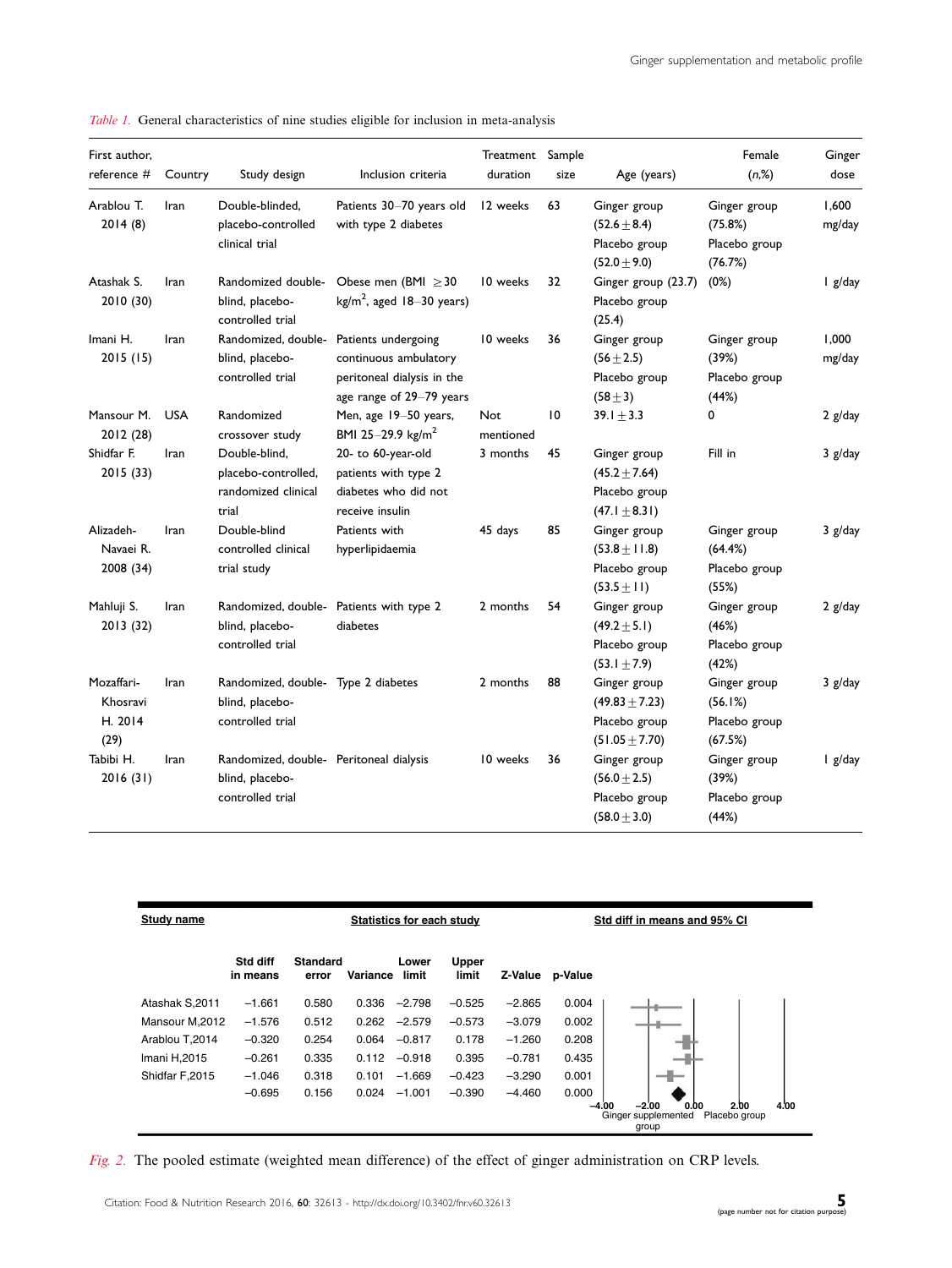Table 2. The pooled estimate (weighted mean difference) of the effect of ginger administration on glycaemia and lipid profile

| Variables                | Result of meta-analysis                    |
|--------------------------|--------------------------------------------|
| Low-density lipoprotein  | $-1.33$ mg/dl (95% Cl $-2.54$ to $-0.11$ ) |
| High-density lipoprotein | 1.16 mg/dl (95% Cl 0.52 to 1.08)           |
| Total cholesterol        | $-0.22$ mg/dl (95% Cl $-0.06$ to 0.48)     |
| Triglyceride             | $-1.63$ mg/dl (95% Cl $-3.10$ to $-0.17$ ) |
| HbAlc                    | $-1.01\%$ (95% CI $-1.28$ to $-0.72$ )     |

and reported that ginger powder supplementation at a dose of 1 g/d can reduce inflammatory markers in patients with knee osteoarthritis (5), which is in line with the findings of a study by Rahimlou et al. (35). However, one study reported that after oral administration of  $100-1,000$ mg/ml squeezed ginger extract in mice, the production of inflammatory markers increased (16).

Chronic inflammation and activation of the innate immune system are strongly involved in the pathogenesis of diabetes (8, 36). In addition, it has been stated that the inflammatory marker CRP in adults has value for treatment initiation in individuals with intermediate CVD risk (38). Regarding the mechanism of the effect of ginger on PGE2, an inhibition of cyclooxygenase-2 mRNA expression and direct inhibition of this enzyme activity is proposed (8, 38). Furthermore, it has been reported that the effect of ginger on inflammation is also due to the effect of certain active compounds (gingerols and zerumbone) that inhibit NF-kB and TNF- $\alpha$  expression in liver cancer cells (1). 6-Gingerol and 6-paradol have strong and effective anti-inflammatory activity and suppress  $TNF-\alpha$ production (8, 39). This inhibition decreases NF- $\kappa$ B activity in addition to other inflammatory cytokines as well as cyclooxygenase 2 and its associated products including PGE2. Therefore, acute-phase proteins such as CRP are also inhibited in this process.

Moreover, other possible mechanisms are proposed regarding pharmacological activity of ginger. Ginger suppresses LT biosynthesis by inhibiting 5-lipoxygenase  $(6, 40)$  l, and ginger extract was found to inhibit  $\beta$ -amyloid peptide-induced cytokine and chemokine expression in a cell line of human monocytes (6, 41).

Several papers have proposed that the hypoglycaemic and other pharmacological activities of ginger are due to its content of phenols, polyphenols, and flavonoids (42). In vitro studies on the mechanism of the effect of ginger on glucose metabolism have shown that the active constituents of ginger including 6-gingerol and 8-gingerol enhanced cellular glucose uptake by increasing gene expression of glucose transporter type 4 (43, 44). Another proposed mechanism is that ginger decreases blood glucose by antagonistic activity against serotonin receptors (8, 45). Moreover, several studies have reported that ginger supplementation can affect glucose transport and tolerance in type 2 diabetic patients with insulin resistance. Isa et al. indicated that the 6-gingerol and 6-shogaol in ginger upregulate adiponectin, and 6-shogaol has agonistic activity with PPAR $\gamma$ . Thus, increasing adiponectin improves insulin sensitivity (46, 47).



Fig. 3. Regression of standardized mean difference on dose. Meta-regression plots of the association between mean changes in C-reactive protein (CRP) after ginger supplementation with dose of treatment. Circles represent each study, middle line is regression line, and two lines around the middle line represent the 95% confidence interval.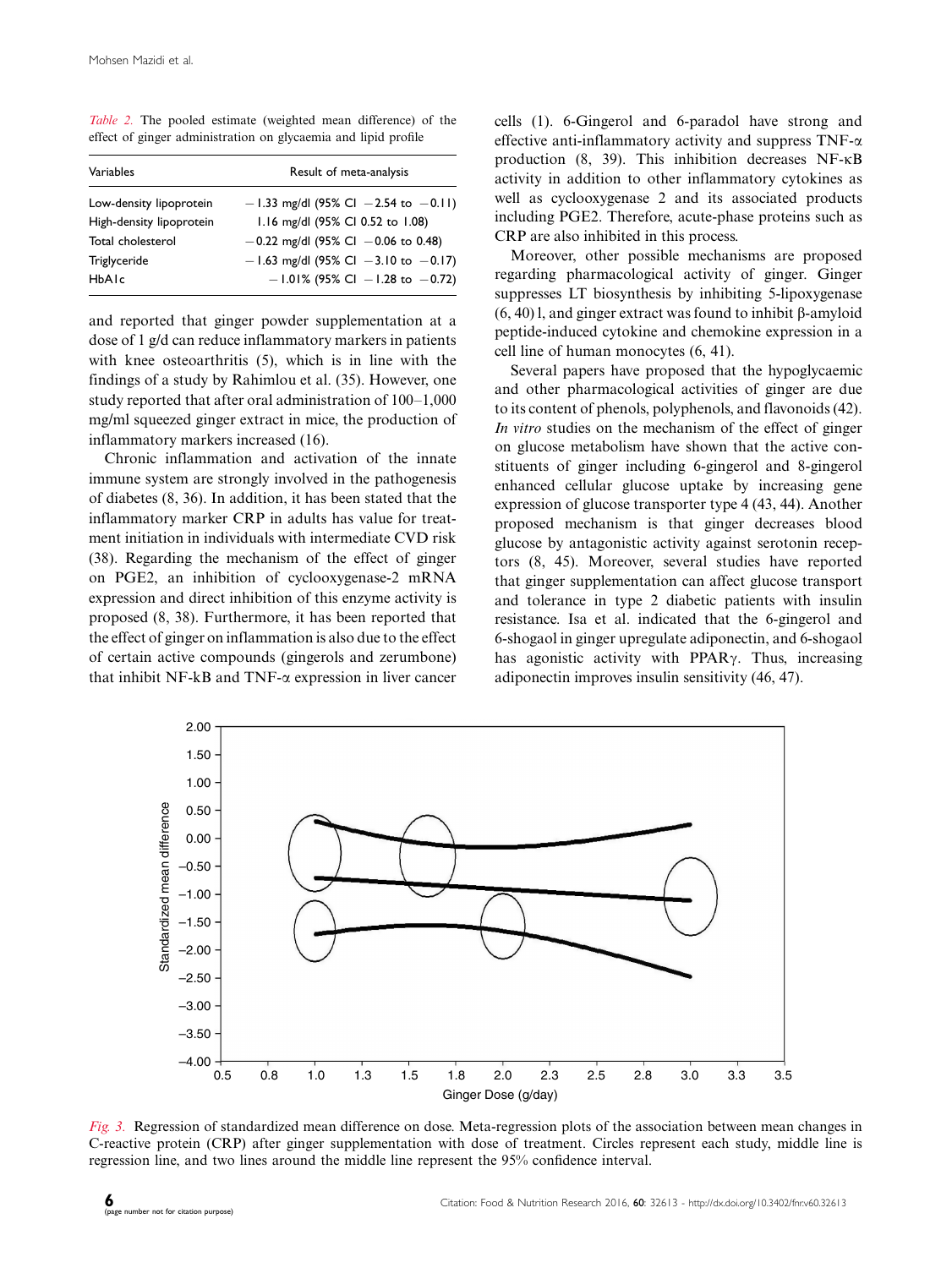

Fig. 4. Funnel plots detailing publication bias in the studies selected for analysis. Open circles represent observed published studies; open diamond represents observed effect size.

We acknowledge several limitations in our review and meta-analysis. First, as with any meta-analysis, internal validity relies on the quality of individual studies. Several limitations can be named in this regard. Most of the included studies had relatively medium sample sizes, potentially leading to overestimation of treatment effects; smaller trials might be methodologically less robust and more prone to report larger effect sizes (48, 49). The number of available studies concerning the described topic was rather small. Moreover, most of the studies were conducted in clinical populations rather than in generally healthy populations, and this is likely to affect the baseline levels of CRP and the inflammatory markers.

## **Conclusion**

This systematic review showed that ginger supplementation can improve CRP level, glycaemia indexes, and lipid profile, which can be useful for the prevention and management of CVD. RCTs with a larger sample size and a longer followup period should be considered for future investigations to give an unequivocal answer as to whether ginger can reduce CRP and improve glycaemia indexes and lipid profile.

# Authors' contributions

MM designed the study. MM and PR searched databases, performed the selection of studies, and wrote the manuscript. MM analysed the data; MM, H-KG, and GAF



Fig. 5. Trim and fill method was used to impute for potentially missing studies, no potentially missing study was imputed in funnel plot. Open circles represent observed published studies; open diamond represents observed effect size; closed diamond represents imputed effect size.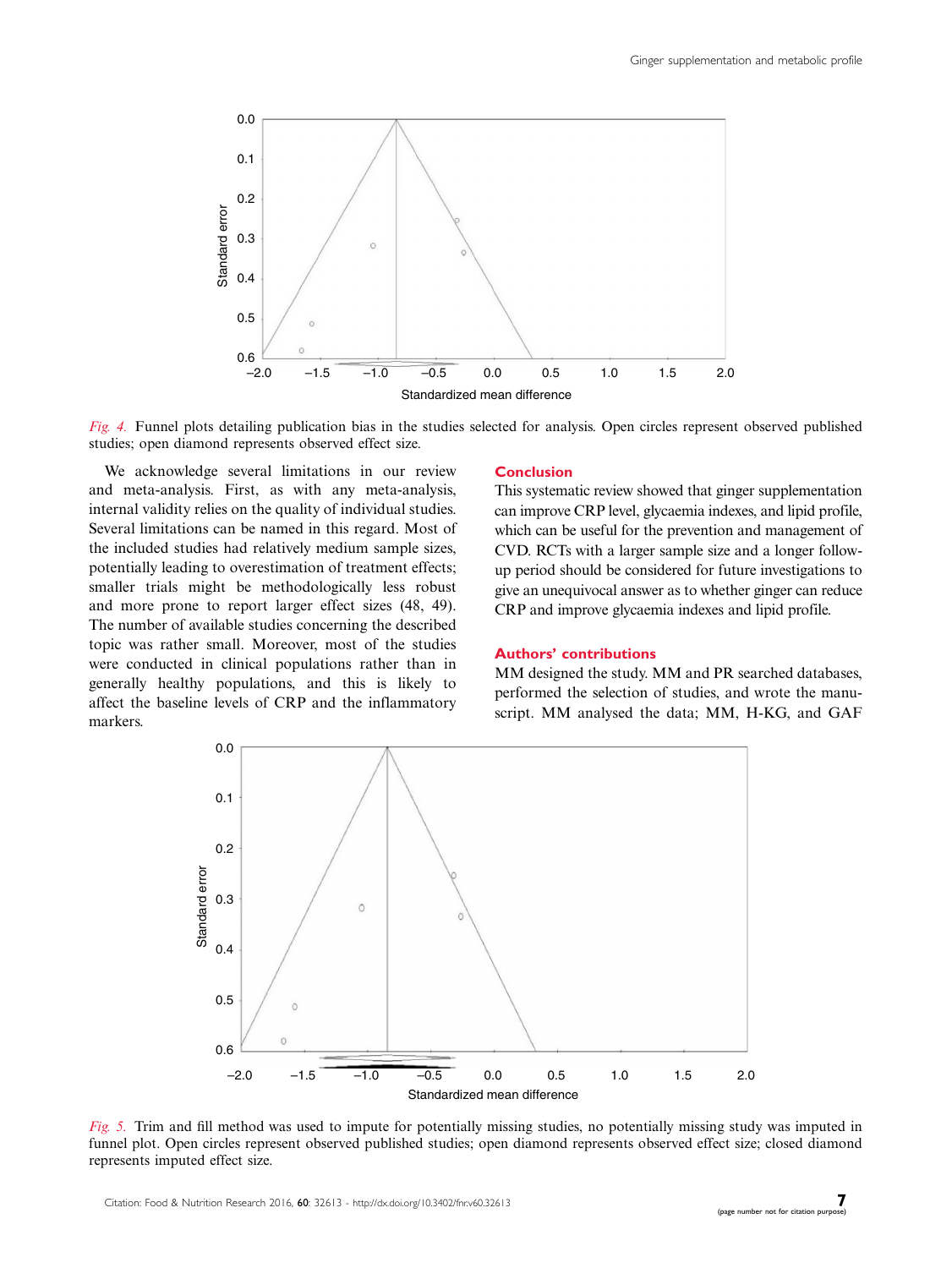contributed to writing the manuscript and commented on it and approved the last version. All authors reviewed and approved the final manuscript.

## Acknowledgements

MM was supported by a TWAS studentship of the Chinese Academy of Sciences during the preparation of this manuscript.

## Conflict of interest and funding

The authors have no conflict of interest.

#### References

- 1. Habib SH, Makpol S, Abdul Hamid NA, Das S, Ngah WZ, Yusof YA. Ginger extract (Zingiber officinale) has anti-cancer and anti-inflammatory effects on ethionine-induced hepatoma rats. Clinics (Sao Paulo) 2008; 63(6): 807-13.
- 2. Marx J. Cancer research. Inflammation and cancer: the link grows stronger. Science 2004; 306(5698): 966-8.
- 3. Mazidi M. Dietary cholesterol, but not dietary fatty acid intake, varies with serum hs-CRP concentrations in individuals free of any history of cardiovascular disease. Eur J Clin Nutr 2016; 1(4).
- 4. Black S, Kushner I, Samols D. C-reactive protein. J Biol Chem 2004; 279(47): 48487-90.
- 5. Naderi Z, Mozaffari-Khosravi H, Dehghan A, Nadjarzadeh A, Huseini HF. Effect of ginger powder supplementation on nitric oxide and C-reactive protein in elderly knee osteoarthritis patients: a 12-week double-blind randomized placebocontrolled clinical trial. J Tradit Complement Med 2016; 6(3): 199-203.
- 6. Mahluji S, Ostadrahimi A, Mobasseri M, Ebrahimzade Attari V, Payahoo L. Anti-inflammatory effects of Zingiber officinale in type 2 diabetic patients. Adv Pharm Bull 2013;  $3(2)$ :  $273-6$ .
- 7. Spranger J, Kroke A, Mohlig M, Hoffmann K, Bergmann MM, Ristow M, et al. Inflammatory cytokines and the risk to develop type 2 diabetes: results of the prospective population-based European Prospective Investigation into Cancer and Nutrition (EPIC)-Potsdam Study. Diabetes 2003; 52(3): 812-17.
- 8. Arablou T, Aryaeian N, Valizadeh M, Sharifi F, Hosseini A, Djalali M. The effect of ginger consumption on glycemic status, lipid profile and some inflammatory markers in patients with type 2 diabetes mellitus. Int J Food Sci Nutr 2014; 65(4): 51520.
- 9. Ali BH, Blunden G, Tanira MO, Nemmar A. Some phytochemical, pharmacological and toxicological properties of ginger (Zingiber officinale Roscoe): a review of recent research. Food Chem Toxicol 2008; 46(2): 409-20.
- 10. Shukla Y, Singh M. Cancer preventive properties of ginger: a brief review. Food Chem Toxicol 2007;  $45(5)$ : 683-90.
- 11. Lakhan SE, Ford CT, Tepper D. Zingiberaceae extracts for pain: a systematic review and meta-analysis. Nutr J 2015; 14: 50.
- 12. Grzanna R, Lindmark L, Frondoza CG. Ginger an herbal medicinal product with broad anti-inflammatory actions. J Med Food 2005; 8(2): 125-32.
- 13. Bordia A, Verma SK, Srivastava KC. Effect of ginger (Zingiber officinale Rosc.) and fenugreek (Trigonella foenumgraecum L.) on blood lipids, blood sugar and platelet aggregation in patients with coronary artery disease. Prostaglandins Leukot Essent Fatty Acids 1997; 56(5): 379-84.
- 14. Karimi N, Dabidi Roshan V, Fathi Bayatiyani Z. Individually and combined water-based exercise with ginger supplement,

on systemic inflammation and metabolic syndrome indices, among the obese women with breast neoplasms. Iran J Cancer Prev 2015; 8(6): e3856.

- 15. Imani H, Tabibi H, Najafi I, Atabak S, Hedayati M, Rahmani L. Effects of ginger on serum glucose, advanced glycation end products, and inflammation in peritoneal dialysis patients. Nutrition 2015; 31(5): 703-7.
- 16. Ueda H, Ippoushi K, Takeuchi A. Repeated oral administration of a squeezed ginger (Zingiber officinale) extract augmented the serum corticosterone level and had anti-inflammatory properties. Biosci Biotechnol Biochem 2010; 74(11): 2248–52.
- 17. Moher D, Liberati A, Tetzlaff J, Altman DG. Preferred reporting items for systematic reviews and meta-analyses: the PRISMA statement. Ann Intern Med 2009; 151(4): 264-9, W64.
- 18. Phan K, Tian DH, Cao C, Black D, Yan TD. Systematic review and meta-analysis: techniques and a guide for the academic surgeon. Ann Cardiothorac Surg 2015; 4(2): 112-22.
- 19. Higgins JPT, Green S. Cochrane handbook for systematic reviews of interventions. version 5.0.2. London: The Cochrane Collaboration; 2009.
- 20. Mazidi M, Karimi E, Rezaie P, Ferns GA. Treatment with GLP1 receptor agonists reduce serum CRP concentrations in patients with type 2 diabetes mellitus: a systematic review and metaanalysis of randomized controlled trials. J Diabetes Complicat. doi:<http://dx.doi.org/10.1016/j.jdiacomp.2016.05.022>
- 21. Hozo SP, Djulbegovic B, Hozo I. Estimating the mean and variance from the median, range, and the size of a sample. BMC Med Res Methodol 2005; 5: 13.
- 22. Sutton AJ, Abrams KR, Jones DR, Sheldon TA, Song F. Methods for meta-analysis in medical research. West Sussex, UK: Wiley; 2000.
- 23. Ferretti G, Bacchetti T, Sahebkar A. Effect of statin therapy on paraoxonase-1 status: a systematic review and meta-analysis of 25 clinical trials. Prog Lipid Res  $2015$ ; 60: 50-73.
- 24. Sahebkar A. Are curcuminoids effective C-reactive proteinlowering agents in clinical practice? Evidence from a metaanalysis. Phytother Res 2014; 28(5): 633-42.
- 25. Sahebkar A, Serban MC, Mikhailidis DP, Toth PP, Muntner P, Ursoniu S, et al. Head-to-head comparison of statins versus fibrates in reducing plasma fibrinogen concentrations: a systematic review and meta-analysis. Pharmacol Res 2016; 103:  $236 - 52$
- 26. Duval S, Tweedie R. Trim and fill: a simple funnel-plot-based method of testing and adjusting for publication bias in metaanalysis. Biometrics 2000; 56(2): 455–63.
- 27. Borenstein M, Hedges L, Higgins J, Rothstein H. Comprehensive metaanalysis (Vers. 2). Englewood Cliffs, NJ: Biostat. Inc; 2005.
- 28. Mansour MS, Ni YM, Roberts AL, Kelleman M, Roychoudhury A, St-Onge MP. Ginger consumption enhances the thermic effect of food and promotes feelings of satiety without affecting metabolic and hormonal parameters in overweight men: a pilot study. Metabolism 2012; 61: 1347-52.
- 29. Mozaffari-Khosravi H, Talaei B, Jalali BA, Najarzadeh A, Mozayan MR. The effect of ginger powder supplementation on insulin resistance and glycemic indices in patients with type 2 diabetes: a randomized, double-blind, placebo-controlled trial. Complement Ther Med 2014;  $22(1)$ :  $9-16$ .
- 30. Atashak S, Peeri M, Jafari A, Azarbayijani MA. Effects of 10 week resistance training and ginger consumption on C-reactive protein and some cardiovascular risk factors in obese men. Physiol Pharmacol 2010; 14(3): 318-28.
- 31. Tabibi H, Imani H, Atabak S, Najafi I, Hedayati M, Rahmani L. Effects of ginger on serum lipids and lipoproteins in peritoneal dialysis patients: a randomized controlled trial. Perit Dial Int 2016; 36(2): 140-5.